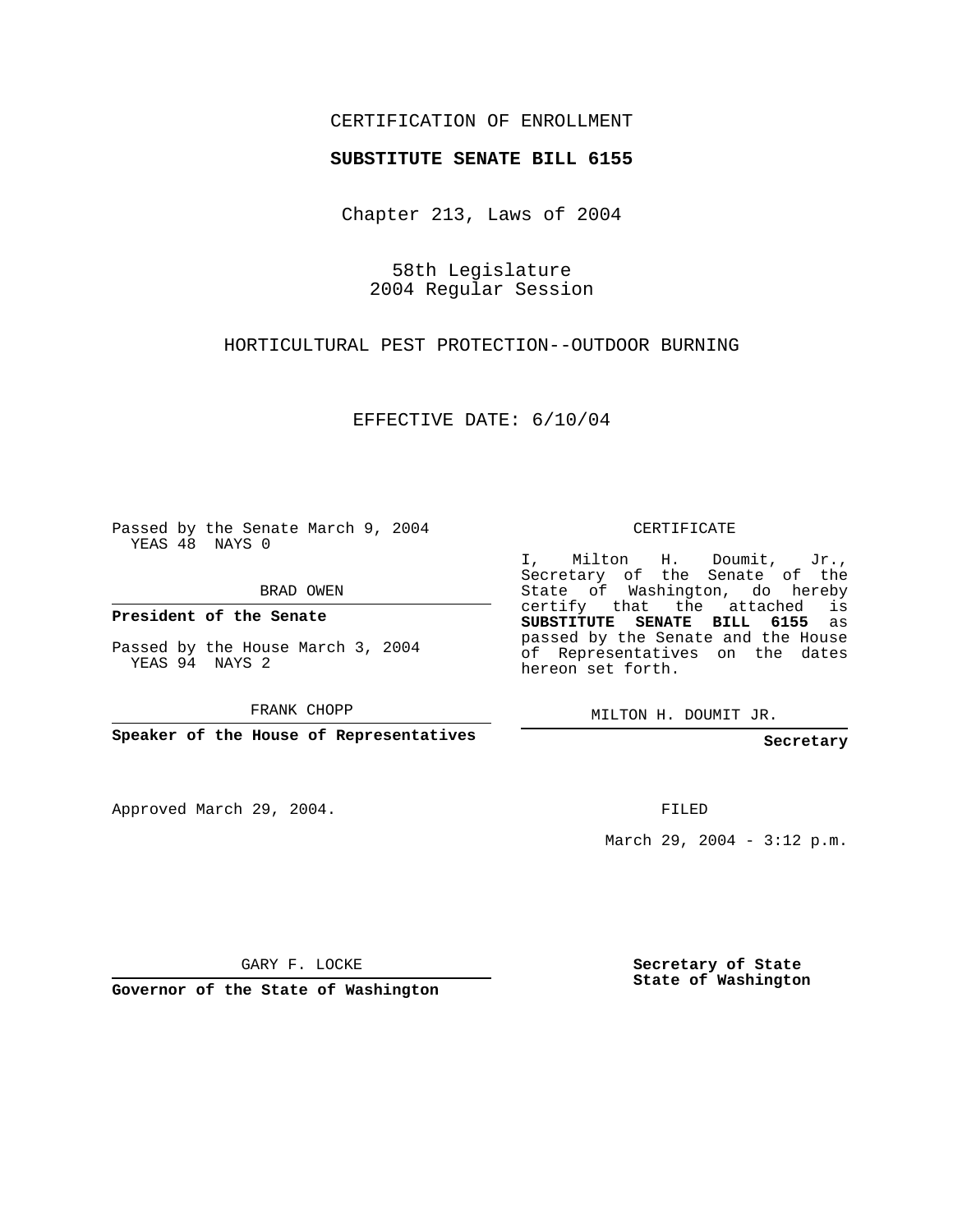## **SUBSTITUTE SENATE BILL 6155** \_\_\_\_\_\_\_\_\_\_\_\_\_\_\_\_\_\_\_\_\_\_\_\_\_\_\_\_\_\_\_\_\_\_\_\_\_\_\_\_\_\_\_\_\_

\_\_\_\_\_\_\_\_\_\_\_\_\_\_\_\_\_\_\_\_\_\_\_\_\_\_\_\_\_\_\_\_\_\_\_\_\_\_\_\_\_\_\_\_\_

AS AMENDED BY THE HOUSE

Passed Legislature - 2004 Regular Session

## **State of Washington 58th Legislature 2004 Regular Session**

**By** Senate Committee on Agriculture (originally sponsored by Senators Parlette, Hewitt and Mulliken)

READ FIRST TIME 01/30/04.

 AN ACT Relating to the prevention of horticultural pests and 2 diseases; and amending RCW 70.94.743.

BE IT ENACTED BY THE LEGISLATURE OF THE STATE OF WASHINGTON:

 **Sec. 1.** RCW 70.94.743 and 2001 1st sp.s. c 12 s 1 are each amended to read as follows:

 (1) Consistent with the policy of the state to reduce outdoor burning to the greatest extent practical:

 (a) Outdoor burning shall not be allowed in any area of the state where federal or state ambient air quality standards are exceeded for pollutants emitted by outdoor burning.

 (b) Outdoor burning shall not be allowed in any urban growth area as defined by RCW 36.70A.030, or any city of the state having a population greater than ten thousand people if such cities are threatened to exceed state or federal air quality standards, and alternative disposal practices consistent with good solid waste management are reasonably available or practices eliminating production of organic refuse are reasonably available. In no event shall such burning be allowed after December 31, 2000, except that within the urban growth areas for cities having a population of less than five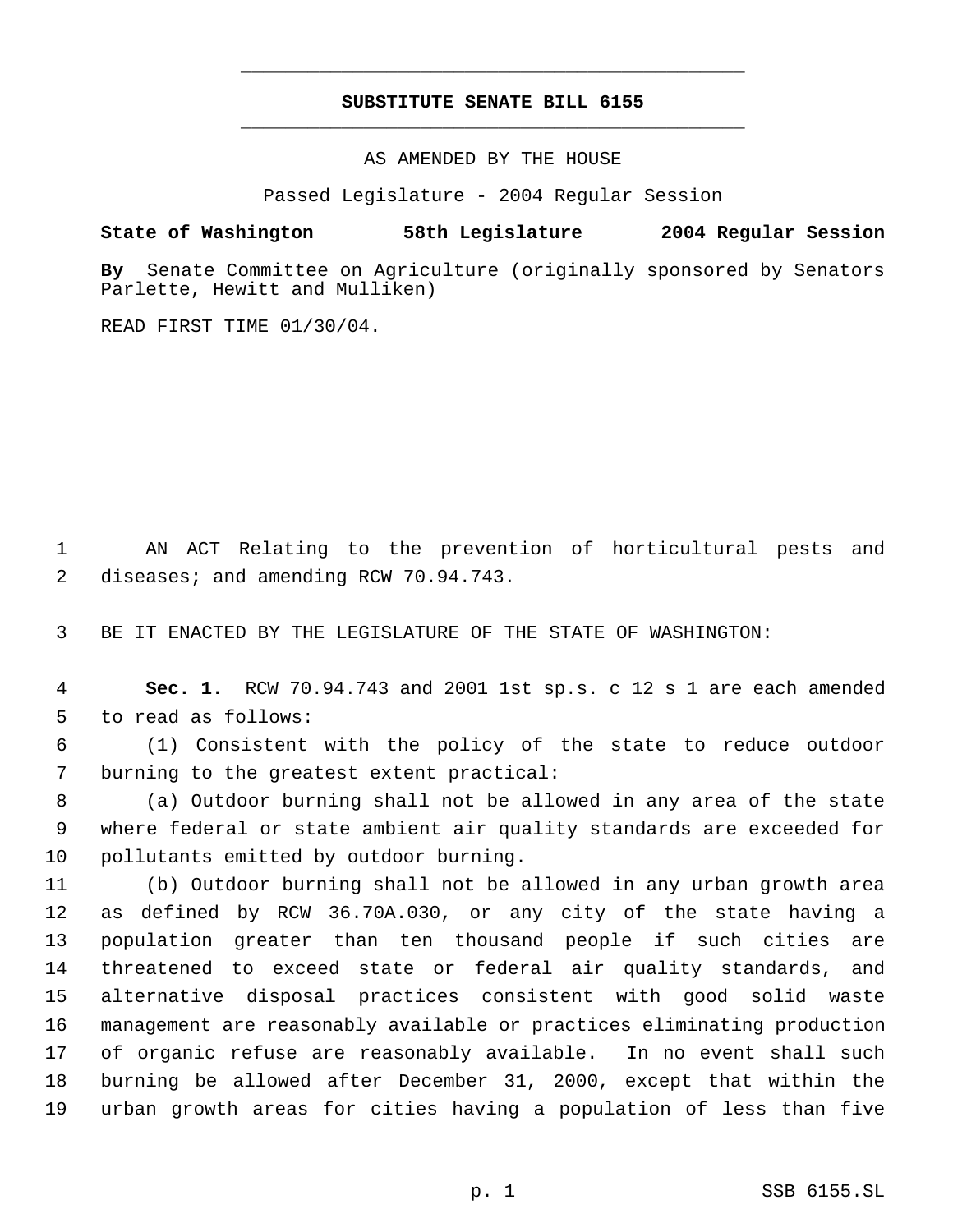thousand people, that are neither within nor contiguous with any nonattainment or maintenance area designated under the federal clean air act, in no event shall such burning be allowed after December 31, 2006.

 (c) Notwithstanding any other provision of this section, outdoor burning may be allowed for the exclusive purpose of managing storm or flood-related debris. The decision to allow burning shall be made by the entity with permitting jurisdiction as determined under RCW 70.94.660 or 70.94.755. If outdoor burning is allowed in areas subject to (a) or (b) of this subsection, a permit shall be required, and a fee may be collected to cover the expenses of administering and enforcing the permit. All conditions and restrictions pursuant to RCW 70.94.750(1) and 70.94.775 apply to outdoor burning allowed under this section.

 (d)(i) Outdoor burning that is normal, necessary, and customary to ongoing agricultural activities, that is consistent with agricultural burning authorized under RCW 70.94.650 and 70.94.656, is allowed within the urban growth area as defined in (b) of this subsection if the burning is not conducted during air quality episodes, or where a determination of impaired air quality has been made as provided in RCW 70.94.473, and the agricultural activities preceded the designation as an urban growth area.

23 (ii) Outdoor burning of cultivated orchard trees, whether or not agricultural crops will be replanted on the land, shall be allowed as an ongoing agricultural activity under this section if a local horticultural pest and disease board formed under chapter 15.09 RCW, an 27 extension office agent with Washington State University that has 28 horticultural experience, or an entomologist employed by the department of agriculture, has determined in writing that burning is an appropriate method to prevent or control the spread of horticultural pests or diseases.

 (2) "Outdoor burning" means the combustion of material of any type in an open fire or in an outdoor container without providing for the control of combustion or the control of emissions from the combustion. (3) This section shall not apply to silvicultural burning used to improve or maintain fire dependent ecosystems for rare plants or